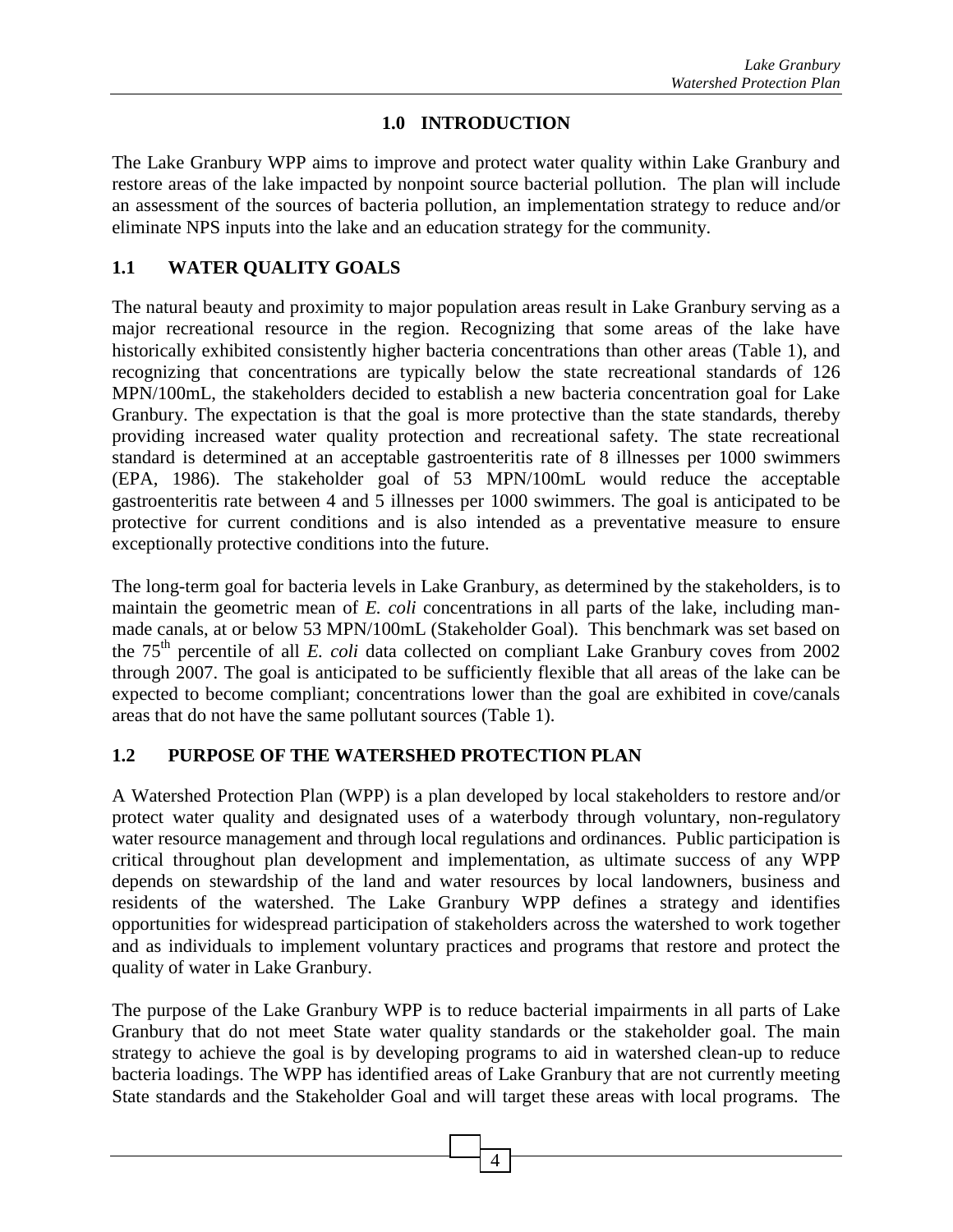programs identified in the WPP will be administered on a local level by the Lake Granbury Watershed Protection Plan Stakeholders Committee (LGWPPSC) with continued citizen input and involvement facilitated by a Watershed Coordinator. The plan has goals and implementation strategies set up to bring all parts of Lake Granbury into compliance with State standards and the Stakeholder Goal.

The ultimate purpose of the WPP is to restore and maintain the environmental integrity of Lake Granbury. It is the Stakeholders Group's ambition to protect not only the water and land, but to provide protection for fish, wildlife and all living organisms in the Lake Granbury watershed.

|                                       |               | Geometric                        | $\frac{0}{0}$  | $\frac{0}{0}$<br><b>Samples</b> | $\frac{0}{0}$<br><b>Samples</b> |
|---------------------------------------|---------------|----------------------------------|----------------|---------------------------------|---------------------------------|
|                                       | E. coli Range | Mean                             | <b>Samples</b> | <b>Above</b>                    | <b>Above</b>                    |
| Area                                  |               | (MPN/100mL) (MPN/100mL) Above 53 |                | 126                             | 394                             |
| Lake Granbury at Dam                  | $1 - 326$     | 2                                | 2%             | 2%                              | $0\%$                           |
| Lake Granbury at 51                   | $1 - 2400$    | 5                                | 8%             | 7%                              | 2%                              |
| Lake Granbury at Business 377         | $1 - 1400$    | 6                                | 7%             | 4%                              | 1%                              |
| Port Ridglea East                     | $1 - >2420$   | 73                               | 58%            | 31%                             | 10%                             |
| Indian Harbor                         | $1 - >2420$   | 71                               | 55%            | 29%                             | 11%                             |
| <b>Oak Trail Shores</b>               | $1 - >2420$   | 70                               | 50%            | 34%                             | 17%                             |
| <b>Sky Harbor</b>                     | $1 - 24000$   | 63                               | 50%            | 29%                             | 14%                             |
| <b>Blue Water Shores</b>              | $1 - >2420$   | 37                               | 36%            | 23%                             | 9%                              |
| <b>Rolling Hills Shores</b>           | $1 - >2420$   | 27                               | 35%            | 24%                             | 13%                             |
| Nassau Bay II                         | $1 - 921$     | 27                               | 36%            | 16%                             | 3%                              |
| <b>Holiday Estates</b>                | $1 - >2420$   | 25                               | 32%            | 17%                             | 2%                              |
| Port Ridglea West                     | $1 - 1120$    | 26                               | 28%            | 14%                             | 5%                              |
| <b>Lambert Branch</b>                 | $1 - 1600$    | 22                               | 29%            | 11%                             | 4%                              |
| <b>Mallard Pointe</b>                 | $1 - 410$     | 9                                | 16%            | 11%                             | 2%                              |
| Waters Edge                           | $1 - 1986$    | 17                               | 22%            | 10%                             | 3%                              |
| <b>Arrowhead Shores</b>               | 1 - 1733      | 14                               | 19%            | 8%                              | 5%                              |
| Ports O' Call                         | $1 - 170$     | 9                                | 10%            | 2%                              | 0%                              |
| Canyon Creek Cove                     | $1 - 2400$    | 8                                | 9%             | 5%                              | 6%                              |
| Rough Creek Cove                      | $1 - 249$     | 8                                | 9%             | 4%                              | 0%                              |
| Long Creek                            | $10 - 24000$  | 156                              |                | 43%                             | 25%                             |
| <b>Walnut Creek</b>                   | $7 - >2400$   | 124                              |                | 48%                             | 20%                             |
| <b>Strouds Creek</b>                  | $8 - >2400$   | 105                              |                | 34%                             | 20%                             |
| <b>Rucker Creek</b>                   | $5 - 6100$    | 100                              |                | 36%                             | 23%                             |
| <b>Robinson Creek</b>                 | $4 - 2400$    | 76                               |                | 30%                             | 16%                             |
| Brazos River at Lake Country<br>Acres | $1 - 8665$    | 28                               |                | 25%                             | 20%                             |

**Table 1.** *E. coli* **Bacteria concentration (MPN/100mL) by area, through May 2010** 

# **1.3 ELEMENTS OF THE WATERSHED PROTECTION PLAN**

The Lake Granbury WPP is produced under the auspices of the U. S. Environmental Protection Agency (EPA). To promote watershed based planning, the EPA has outlined nine elements necessary to successful establishment of a WPP and the Lake Granbury WPP addresses each of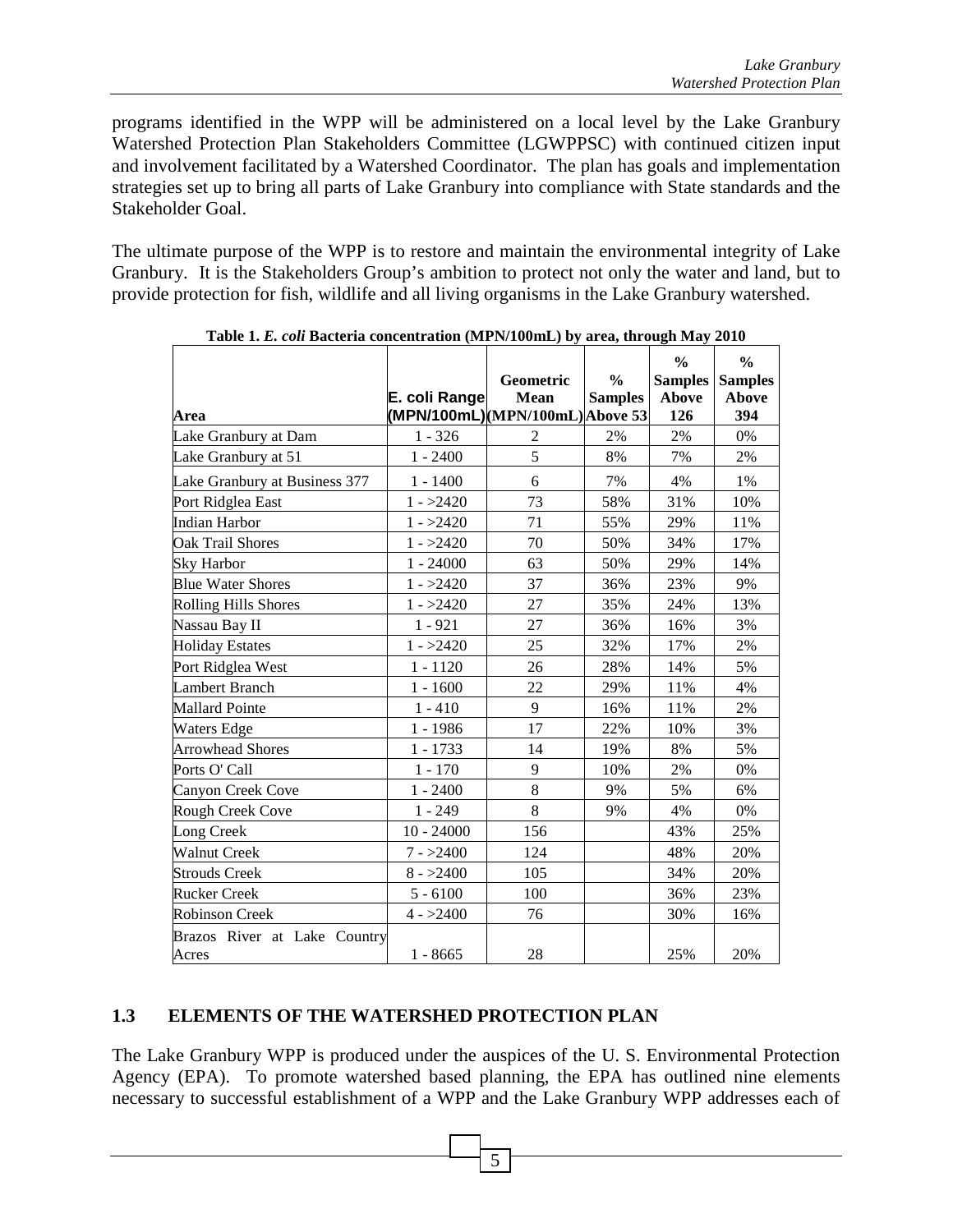these elements. The following steps provide a template for creation, implementation and review of watershed protection efforts. While the composition and strategy of watershed plans vary, the basic elements of any plan should include:

- 1. Identification of Causes and Sources of Impairment
- 2. Expected Load Reductions from Management Measures
- 3. Proposed Management Measures
- 4. Technical and Financial Assistance Needs
- 5. Information, Education and Public Participation Component
- 6. Schedule for Implementing Management Measures
- 7. Interim Milestones for Progress in Implementation
- 8. Criteria for Determining Pollutant Load Reductions and Water Quality Improvement
- 9. Load Reduction and Water Quality Monitoring Component

#### **1.4 UPDATES AND REVISIONS**

The Lake Granbury WPP is a "living document," which can be updated and revised as new information emerges, implementation practices are put into place and as stakeholders reflect on accomplishments and forge ahead into the future. The water quality of Lake Granbury will improve with each individual's effort. This plan has been written to aid the development of water quality and community support. Short and long-term benefits will come from the implementation of the strategies laid out in this document.

### **1.5 SUMMARY OF EXISTING WATER QUALITY CONDITIONS**

Since completion of the DeCordova Bend Dam in 1969 that resulted in the impoundment of Lake Granbury, numerous water quality parameters have been monitored for purposes of assessing water quality conditions within the lake. Conditions are assessed against protective criteria for designated uses that include public water supply, contact recreation and High aquatic life use. Lake Granbury is identified by TCEQ as water quality segment 1205. The lake is fully supporting of all uses currently assessed (TCEQ Draft 2010 Texas Integrated Report).

To assess current conditions and historical trends, a data evaluation report was developed as part of this WPP process (EC 2007). Elevated bacteria concentrations in the main body of the lake do not occur regularly nor are periods of high concentration persistent. Background levels of bacteria in the main body of Lake Granbury are less than 10 MPN per 100 mL (EC 2007). The main contributors of bacteria for the Lake Granbury Watershed (sub-watershed areas as analyzed in Figure 21) are livestock (primarily cattle), OSSFs (failing septic tanks), feral hogs, and pets (Table 2); however, low bacteria levels exhibited in monitoring data within the large, main body of the lake do not indicate significant watershed-wide bacteria problems.

Historically, local stakeholders expressed concerns about bacteria levels not within the main body of the lake but within canals. The BRA began a large-scale canals monitoring project in 2002 involving more than 50 sampling locations monitored monthly. The data developed through this effort are invaluable in identifying problem areas and problem conditions. Analysis indicates elevated levels of bacteria are found in many of the coves of Lake Granbury; levels are elevated compared to the bacteria in the lake and also elevated related to the state water quality standard of 126 MPN/100mL (Table 1). This WPP project was initiated to investigate and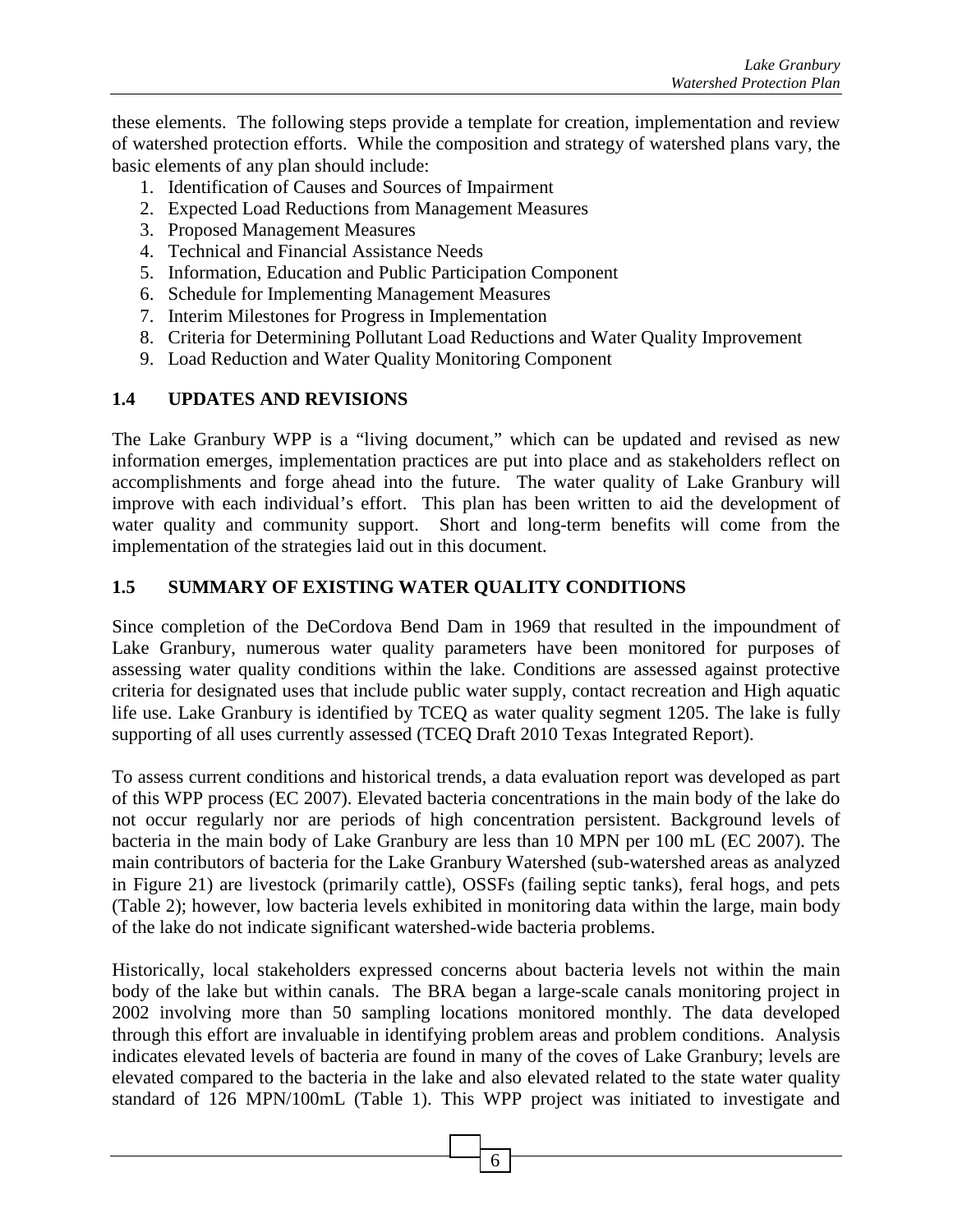develop appropriate goals to address these conditions. Significant additional detail on locationspecific bacteria assessment and on improvement strategies are provided in this WPP document. Generally, the main contributor of bacteria within cove areas can be attributed to malfunctioning OSSFs (Table 3); however, each localized cove drainage area exhibits unique characteristics where cattle and pets are also significant potential sources.

| <b>Source</b> | <b>Total Potential</b><br><b>Load for Entire</b><br>Watershed<br>(trillions cfu/day) |
|---------------|--------------------------------------------------------------------------------------|
| Cattle        | 1,936                                                                                |
| <b>OSSF</b>   | 41                                                                                   |
| Feral hogs    | 31                                                                                   |
| Pets          | 9                                                                                    |
| Deer          | 0.190                                                                                |
| <b>WWTP</b>   | 0.026                                                                                |

**Table 2. Total Lake Granbury watershed daily potential bacteria loading by source** 

**Table 3. Relative potential bacteria load contributions within selected priority areas (% by source per area)** 

| <b>Subdivision</b>      | <b>SepticLd</b>              | PetLd | <b>CattleLd</b>              | <b>DeerLd</b> | FeralHogsLd |
|-------------------------|------------------------------|-------|------------------------------|---------------|-------------|
| Sky Harbor              | 12.5%                        | 3.9%  | 81.8%                        |               | 1.8%        |
| <b>Rolling Hills</b>    |                              |       |                              |               |             |
| <b>Shores</b>           | 61.8%                        | 0.2%  | 37.9%                        | 0.2%          |             |
| Waters Edge             | $\qquad \qquad \blacksquare$ | 99.9% | -                            |               |             |
| <b>Blue Water</b>       |                              |       |                              |               |             |
| <b>Shores</b>           | 62.9%                        | 37.1% | -                            |               | -           |
| Port Ridglea East       | 99.8%                        | 0.2%  | $\qquad \qquad \blacksquare$ |               | ۰           |
| Indian Harbor           | 99.7%                        | 0.3%  | ۰                            |               | -           |
| Nassau Bay II           | 98.2%                        | 1.8%  | $\blacksquare$               |               | ۰           |
| <b>Oak Trail Shores</b> | 54.1%                        | 45.9% | ۰                            |               | -           |

Results of the data evaluation also indicate that there is an increasing trend in nutrients in the main body of Lake Granbury (EC 2007). Decreasing trends in overall DO concentrations, daytime DO increases from photosynthesis, decreasing trends in secchi depth and increasing trends in chlorophyll-*a* concentrations were also observed in the initial data review (EC 2007). The evaluation included data through 2006 (EC 2007); to consider recent high and low flow periods, more recent data should be incorporated into the trend analysis. These trends are not addressed within this WPP process which focuses only on bacteria. However, it is hoped that addressing bacteria nonpoint sources will also result in reduction of nonpoint source nutrient loading to the lake.

### **1.6 PREVIOUS WATER QUALITY EFFORTS**

In 1993, a cooperative study between the Texas Water Commission, the Brazos River Authority (BRA) and the Hood County Health Unit first identified an increase in fecal coliform levels in the lake. The *On-site Wastewater Treatment Units at Lake Granbury and the Possible Impact Upon the Water Quality of the Lake Study* identified the most notable area of concern to be in the coves.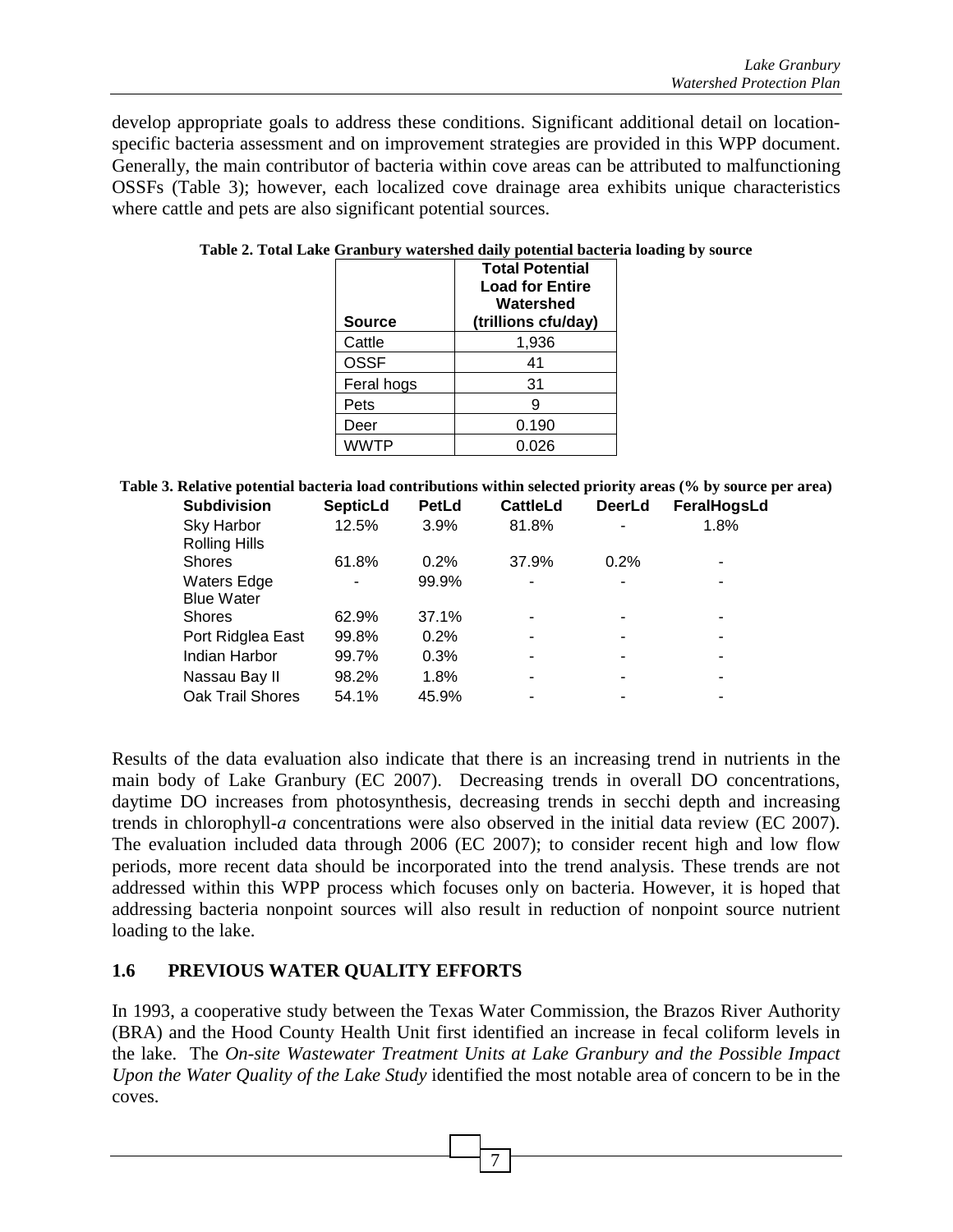In 1995, a study titled *Survey of Conditions and Impact of Septic Tank Pollution on the Water Quality in Lake Granbury* indicated that the soils in which septic tanks are installed around Lake Granbury are generally not well-suited for septic tanks and absorption fields. Another finding was that almost all on-site systems around the lake include absorption fields that do not provide a capacity that would comply with current State criteria.

The combination of previous studies indicate a concern for water quality from on-site sewage systems in addition to forecasts for Hood County population to increase from its current level of about 42,000 persons to more than 78,000 persons by the year 2030. With this information in mind, the development of a feasibility study to bring a regional sewage system to Hood County and eliminate the on-site sewage facilities was completed in 2000. The *Hood County Regional Sewerage System Feasibility Study* was a cooperative effort between the BRA and the Hood County Intergovernmental Coalition. The capital costs for this regional wastewater facility were estimated to be approximately \$149.9 million with annual operation and maintenance costs estimated to be approximately \$16.23 million.

In 2001, the 77<sup>th</sup> Texas Legislature formed the Lake Granbury Water Improvement District. The new district encompassed all of Hood County and was granted powers to collect, transport, process, dispose of and control all domestic, industrial and communal wastes. The formation of the district, which would have taxing authority, was subject to a confirmation election. The confirmation election was held in May 2002, but the district failed to be confirmed by the voters of Hood County. Post-election polling revealed that voters felt that the taxes to fund the district and regional wastewater system would be too high; the scope of the district was too large, it covered the entire county, not just the lakeside communities; and that there was not sufficient data documenting water quality concerns in the canals to justify the expenditure.

In response to stakeholder concerns, the BRA began a large-scale monitoring initiative in the canals of Lake Granbury to assess the water quality of the coves. Beginning in May 2002, the Authority began collecting water quality samples on a monthly basis at more than 50 cove locations. Some of the locations showed no elevated concentrations of *E. coli* and were later discontinued. Some locations were added after a year of monitoring as new information was acquired on possible source locations. The data generated from this effort indicate that many of the canals on Lake Granbury are impacted by elevated *E. coli* concentrations and declining water quality in Lake Granbury has begun to negatively affect the use of the lake. Lake Granbury is the lifeblood of Hood County, with the majority of the county's communities rely on the lake for drinking water, irrigation, industry and recreation. The economy in Hood County is closely tied to Lake Granbury, and the environmental condition of the lake is crucial to the county's residents.

Recognizing the high potential for development around the lake and resulting potential for impact on water quality, two independent studies were sponsored in 2007-2008 by BRA and the City of Granbury to identify appropriate development guidelines for residential canal subdivisions. At the time the BRA began comprehensive water quality monitoring of many of the canal systems in 2002, the BRA's Board of Directors (BOD) placed a moratorium on new canal construction to assess the impact of canals on water quality and the Authority's water